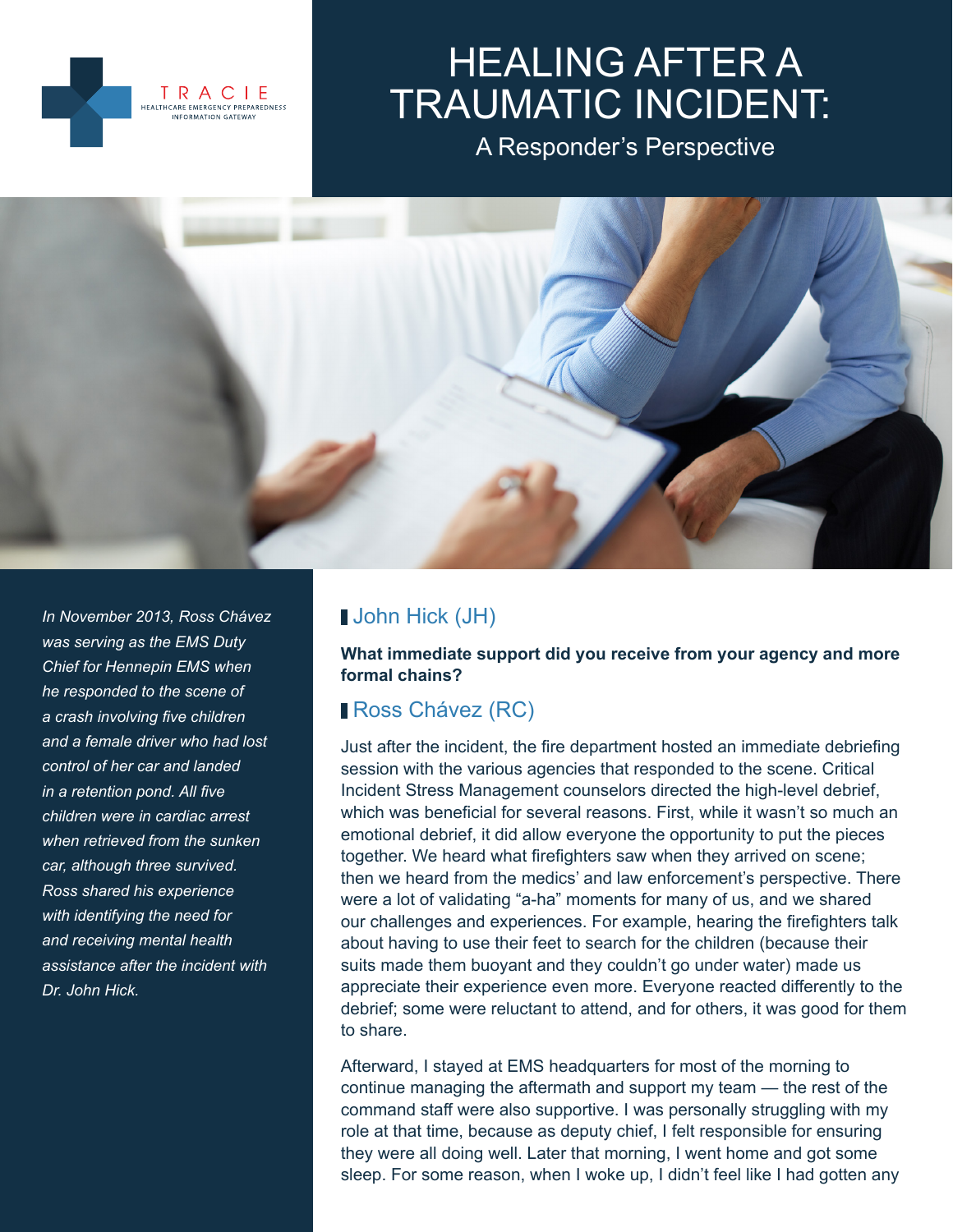rest. I felt like I had been crying all morning, and I couldn't get the images of the scene out of my head.

#### JH

#### **When did you realize that this was not a "usual" stress response?**

## RC

Probably a month in. While I never resorted to any "bad behaviors" (e.g., substance abuse, eating disorder), I experienced what I call an "emotional heaviness" and I wasn't able to get those thoughts out of my head. I was also troubled by my continued sense of responsibility to staff and making sure they were getting the resources they needed — I knew other colleagues were having trouble. Finally, I realized I had to delegate my involvement with the staff to someone else because I knew I couldn't take care of them and myself at the same time.

## JH

#### **Did you meet with the psychologist?**

## **IRC**

I did. I've been in EMS since 2001. I started as a volunteer firefighter in my local town — I saw some really bad things, and nothing ever really seemed to bother me. After many traumatic scenes and hot washes, I never understood why some of the more experienced team members said they wanted to go home and hug their kids. But this was a triple load there was the incident itself, the feelings I was having, and my feelings associated with caring for my staff. For these reasons, I did seek the help of the psychologist from the facility. I knew that not dealing with my feelings could have great consequences if I didn't take care of it.

## JH

#### **What steps did you take for yourself once you delegated your management responsibilities?**

## RC

I needed to separate myself from the responsibility of managing employees. Validating my own feelings was so important, and the psychologist gave me tools I could take home and use (e.g., practicing meditation, ensuring I was getting enough sleep, eating well, and eating healthy food). It was so helpful for me to understand that while this incident and my reactions will never completely "leave me," I can deal with it in a constructive way and make it a positive experience instead of a negative one that haunts me. But it's important to remember that nobody can make you do that — they can only give you the tools you need to do it yourself.

# JH

#### **How much did the incident affect your work and home life?**

## RC

In the ensuing months, I felt numb. At work, we had a second "insult" a few months after the drowning: a large structure fire in Minneapolis that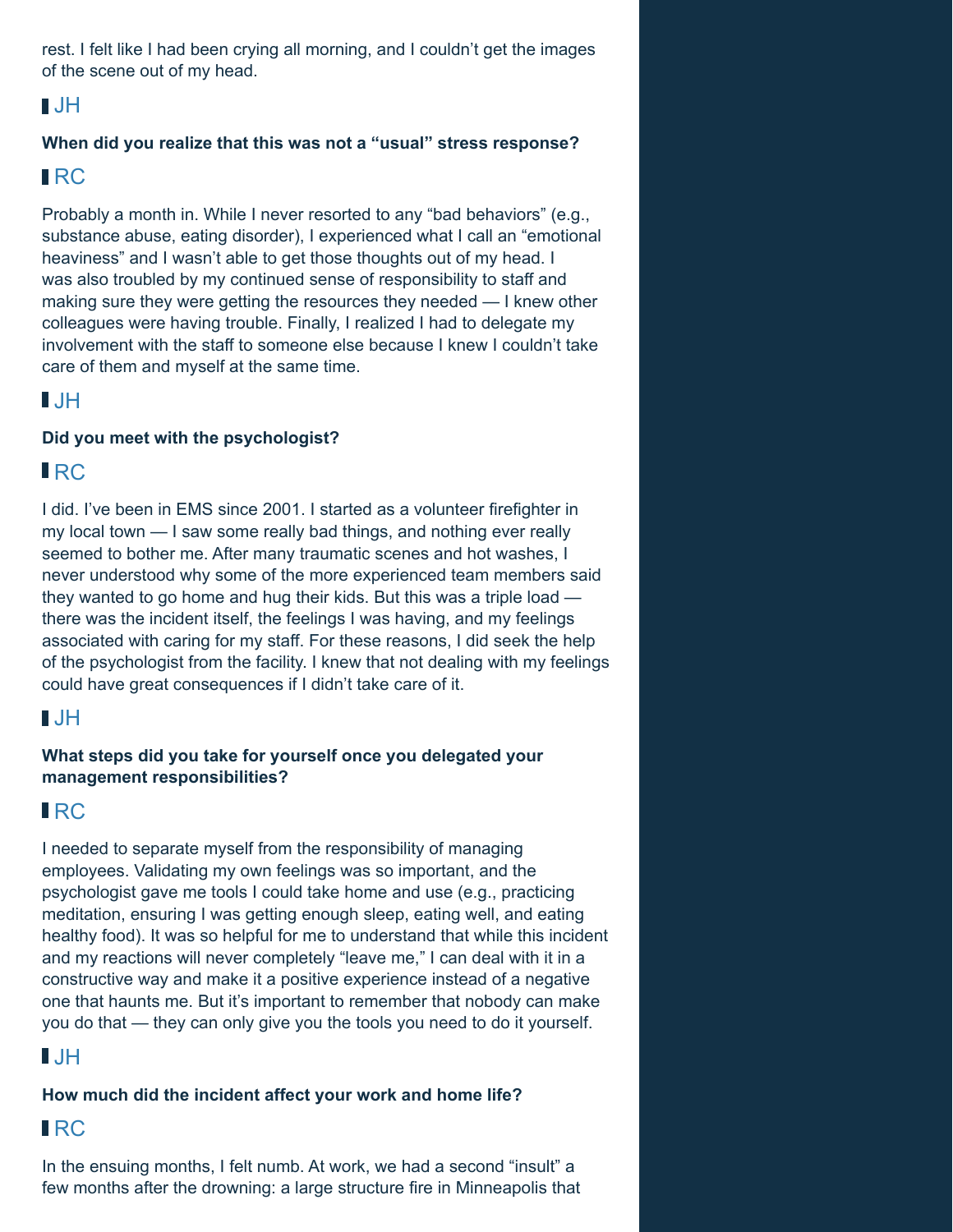#### **JOHN HICK COMMENTARY**

This incident prompted the Hennepin County Medical Center to restructure its critical incident stress support program to include an early focus on a rapid "CARES" approach (Common understanding, Acknowledge impact, Review strengths/weaknesses for future events, Educate about stress reactions, and Support [psychological first aid, or PFA, and other professional resources]) or "hot wash" to ensure that questions about the event are answered and employees feel empowered to identify improvements that can be applied to future situations. This early discussion does not encourage sharing of feelings. PFA is provided by peers; professional individual and group support begins 48 hours later with identified at-risk employees, and it is followed by supervisors at intervals appropriate to the situation. The supervisor also assesses the employee's ability to safely work and encourages early return to usual duties when appropriate.

Ross brings up many key and common issues that responders encounter – you never know what specific event is going to be the one that has negative effects on you. And the interaction between a responder's or healthcare provider's cumulative stress and the trigger event is critical to acknowledge. When it happens, the earlier you can identify persisting or damaging symptoms, the better. Peer support is critical and needs to be combined with professional support to obtain the tools to help process the event and guide the return to normalcy.

resulted in the death of five children. I responded to this with a medic and a student who had been at the drowning incident with me — this definitely didn't help us heal. At home, I am fortunate that my wife is in healthcare and understands some of the situations and related feelings, but unless you've experienced something like this before, there is no way you can totally understand. There was value in talking to some colleagues who had gone through the pediatric drowning scene, and we still check in with each other via text and visits. This incident bonded us forever.

#### $\blacksquare$  JH

#### **How long after the incident was it before you felt like you were able to go through the day without having intrusive thoughts?**

#### RC

Probably months — and then things got better. A few weeks after the incident, I had to listen to the radio recordings as part of a review of the cases for our internal Critical Care Conference, and that was one of the most difficult things I have ever done in my career, besides managing the incident. By spring and summer, things were back to normal. Then the first anniversary hit, and I gave a presentation for a local EMS conference — another challenging milestone. But by making the presentation with my colleagues, we were able to share our perspective with those who weren't there. We see it as our responsibility to share experiences so other responders can learn from our experience and apply our lessons, should they be faced with a similar situation.

Two years after the incident, I developed and delivered a speech with some of my colleagues who had been on the scene with me. After this particular lecture, it took me two days to get my head back in the right place. It was the first time we had all presented together, and it brought me right back to that day and took my recovery back a few steps. I swore I wouldn't give the talk again. Since then, I've been able to work on that and rehash the lecture. I'm able to handle it with the tools I have and know that it's making a difference for other responders to hear the struggle I went through, and everything I went through up to this incident that caused it to be the straw that broke the camel's back.

#### $\blacksquare$

**What would you say if someone came up to you and said they were in a similar situation — what were the most helpful things you did to get through?**

## RC

This incident was a big wake-up call. I'd been on really challenging scenes before but never understood the complexities that these incidents can create in the emotions of the responders. I'm now able to speak from a very personal perspective on how these incidents can affect us. Whereas before I'd had a hard time presenting and sharing the experience, I've since mind mapped the entire thing and can speak to it from a responder mental health perspective, and explain how it affected me and the community of responders who had experienced several tragedies before and after the drowning. I refreshed the talk, and I've given it several times